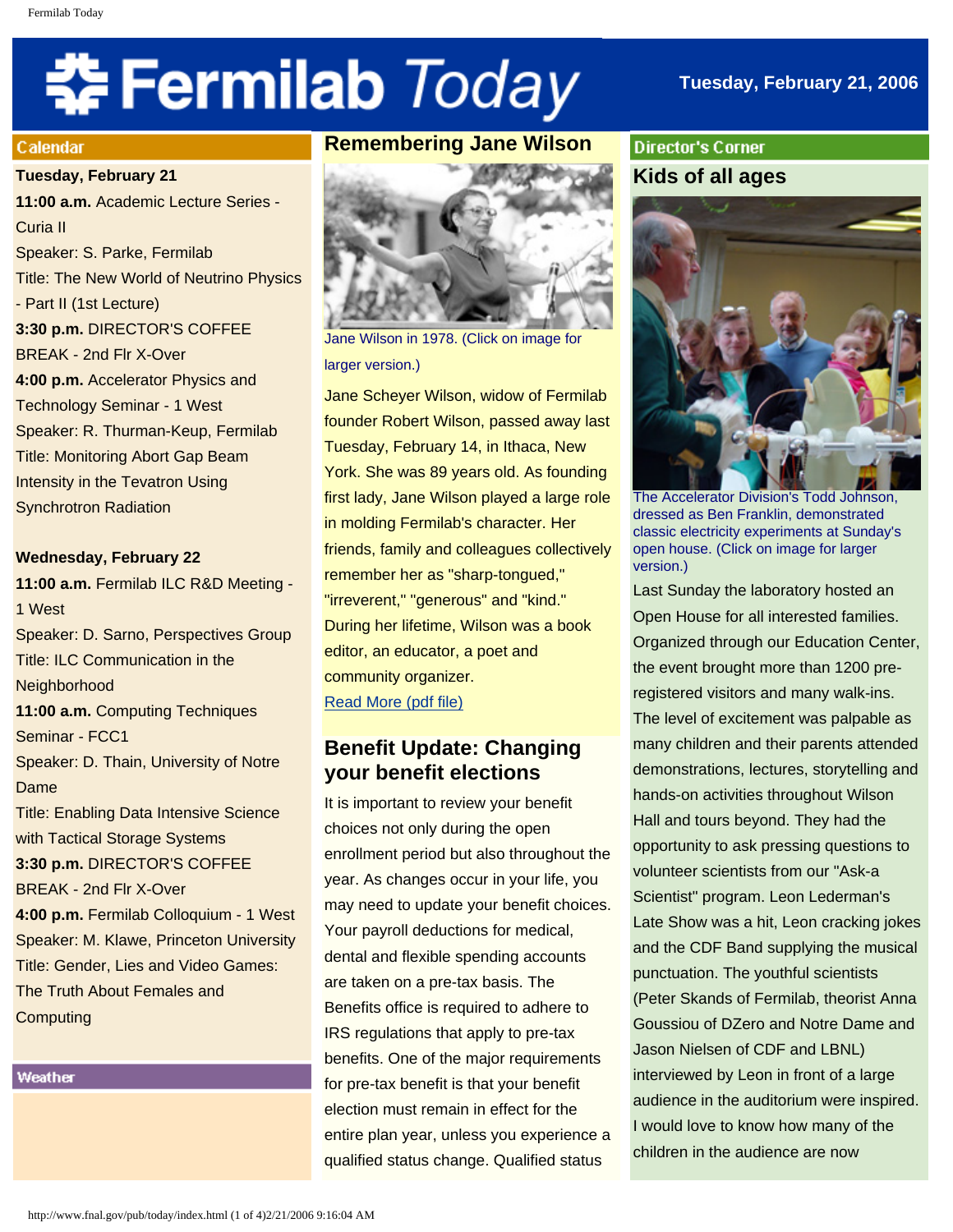

[Extended Forecast](http://www.srh.noaa.gov/data/forecasts/ILZ012.php?warncounty=ILC089&city=Batavia)

#### [Weather at Fermilab](http://www-esh.fnal.gov/pls/default/weather.html)

#### **Current Security Status**

#### [Secon Level 3](http://www.fnal.gov/pub/about/public_affairs/currentstatus.html)

#### **Wilson Hall Cafe**

**Tuesday, February 21** -Chicken & Rice Soup -Cowboy Burger -Baked Meatloaf w/a Roasted Tomato Demi-Glace - Parmesan Baked Fish -Peppered Beef -Ham & Pastrami Calzones - South of the Border Burritos w/Chips & Queso

The Wilson Hall Cafe accepts Visa, Master Card, Discover and American Express.

#### [Wilson Hall Cafe Menu](http://lss.fnal.gov/cafe/)

#### **Chez Leon**

**Wednesday, February 22 Lunch** -Asian Marinated Flank Steak -Jasmine Rice -Pea Pods & Water Chestnuts -Orange Flan

### **Thursday, February 23 Dinner**

-Steamed Mussels -Pork Tenderloins w/Madeira Sauce -Sweet Potatoes -Profiteroles

[Chez Leon Menu](http://lss.fnal.gov/chezleon/index.html) Call x4512 to make your reservation. changes include:

- Legal marital status: Events that change an employee's legal marital status include: marriage, divorce, legal separation, annulment, and death of spouse.
- Number of dependents: Events that change an employee's number of dependents include: birth, adoption, placement of adoption and death.
- Employment status: Events that change the employment status of the employee, the employee's spouse, or the employees dependent include:

commencement or termination of employment, a strike or lock out, commencement or return from an unpaid leave of absence, and a change in work site. Changes in work status that result in becoming eligible or ceasing to be eligible. for coverage including a change between full and part time or between salaried or hourly paid.

- Dependent satisfies or ceases to satisfy eligibility requirements: Events that cause an employee's dependent to meet or cease to meet the eligibility requirements for coverage based on age, student status or marriage.
- Significant cost or coverage change: Includes loss of coverage, change of plan, increase or decrease of premium of 20 percent or more.

If you experience a qualified status change, you may make a change to your coverage that is consistent with your change in status. You have 31 days from

considering a career in particle physics. Todd Johnson as Ben Franklin was surrounded by folks throughout the afternoon, some with their hair on end, fully charged. Michael Albrow on Space and Time, Don Lincoln on Force and Motion, Jean Slaughter on Electricity and Magnetism, Linda Valerio on Physics of Sports, Chris White on Albert Einstein and Jerry Zimmerman as Mr. Freeze and all our other volunteers created a wonderful and exciting afternoon.

I want to celebrate these volunteers who made such a successful event possible. They are staff and families of Fermilab who put together a great program and were there to host our visitors. Their devotion to the institution and the enthusiasm for the work we do shines through their efforts. They are our greatest ambassadors to the community and an inspiration to kids of all ages.

#### **Accelerator Update**

#### **February 17 - 20**

- Three stores provided 47 hours and 38 minutes of luminosity.

- TeV quench during squeeze.

- One antiproton transfer lost for store 4653.

[Read the Current Accelerator Update](http://www.fnal.gov/pub/news06/update.html) [Read the Early Bird Report](http://www-bd.fnal.gov/earlybird/ebird.html) [View the Tevatron Luminosity Charts](http://www.fnal.gov/pub/now/tevlum.html)

#### **Announcements**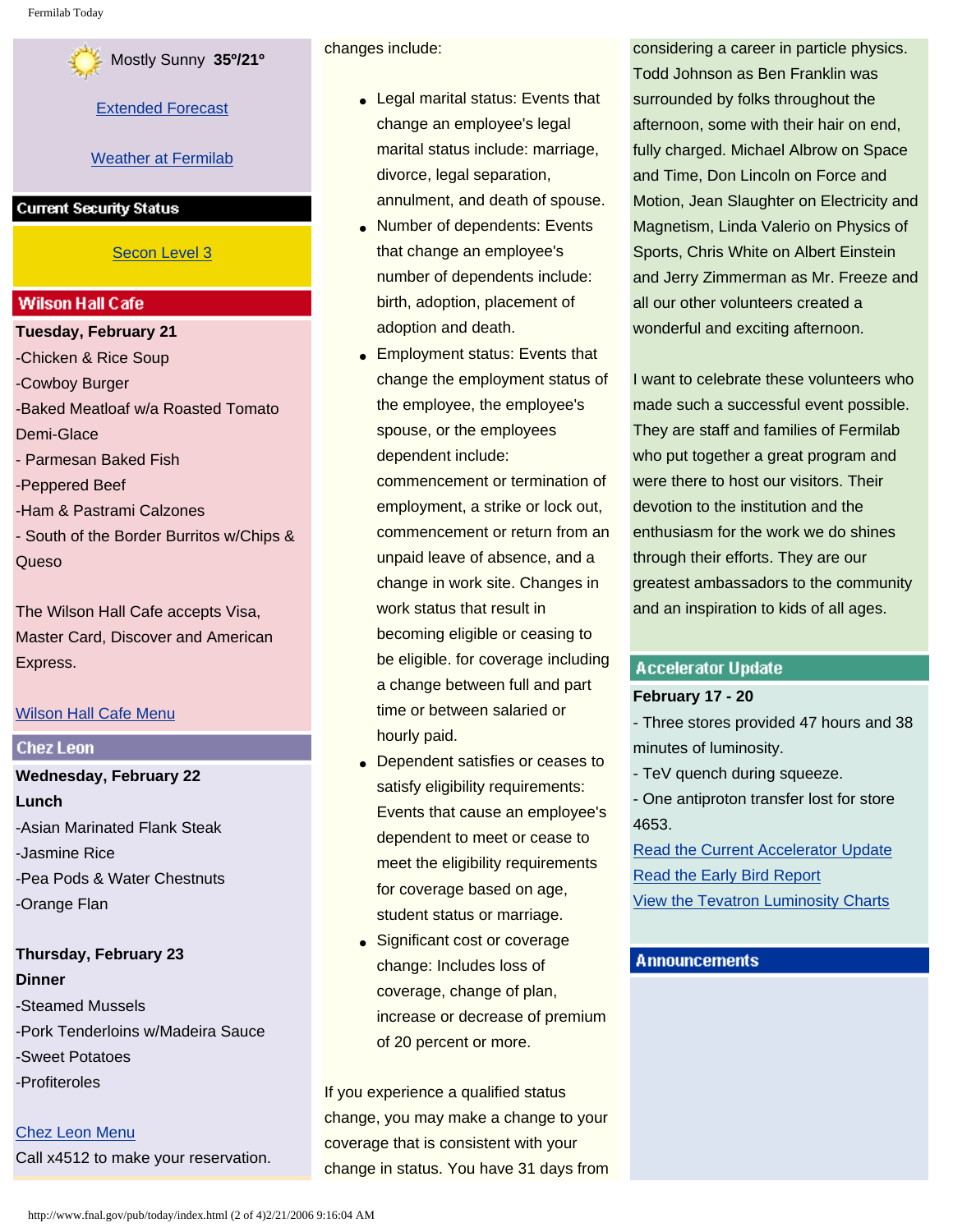#### **Search**

#### **Search the Fermilab Today Archive**

#### search

**Info** 

Fermilab Today is online at: [http://www.](http://www.fnal.gov/today/) [fnal.gov/today/](http://www.fnal.gov/today/)

Send comments and suggestions to [today@fnal.gov](mailto:today@fnal.gov)

[Fermilab Today archive](http://www.fnal.gov/pub/today/archive.html)

[Fermilab Today PDF Version](http://www.fnal.gov/pub/today/archive.html)

[Fermilab Result of the Week archive](http://www.fnal.gov/pub/today/resultoftheweek/index.html)

[Fermilab Safety Tip of the Week archive](http://www.fnal.gov/pub/today/safety/index.html)

[Linear Collider News archive](http://www.fnal.gov/pub/today/linearcollider/index.html)

[Fermilab Today classifieds](http://www.fnal.gov/pub/today/classifieds.html)

[Subscribe/Unsubscribe to Fermilab Today](http://www.fnal.gov/pub/today/subscription.html)

the date of a qualified status change to update your benefit selections. After the 31-day period, you must wait until the next open enrollment period to make your change. If you have any questions regarding your benefits or need the paperwork to change your benefit elections, please contact the Benefits Office at x3395.

#### In the News

*ARS Nobel Intent* **February 16, 2006: Changing the Public Perception of Science**

...So it's my pleasure to report a bit of good news. I had called for science agencies to foster educational programs for their non-scientific employees, but it appears that Fermilab, a hotbed of exotic physics, also runs a [educational outreach](http://www-ed.fnal.gov/)  [program](http://www-ed.fnal.gov/) that targets younger ages, and includes student visits to the site. Although the students won't be able to understand much of the advanced science that goes on there, they are at least able to come away with a more positive perception of the people performing the work, which may help shape their future perception of science as a whole. The evidence for the success of the program comes in the form of these [before and after impressions](http://www-ed.fnal.gov/projects/scientists/index1.html) of scientists made by some 7th grade students. Prior to the visit, the perception of scientists as awkward geeks and entirely not of this world predominated. After, well, you can read for yourself. I'll just share my favorite: "A scientist, truly, is a normal, happy, nice person." So remember that—no matter what I might come across as in the forums, I am actually normal, happy, and nice. **[Read More](http://arstechnica.com/journals/science.ars/2006/2/16/2888)**

#### **Neutrinos on TV**

On Tuesday, February 21, at 8 p.m. [WTTW Channel 11](http://www.wttw.com/main.taf?erube_fh=wttw&wttw.submit.EpisodeDetail=1&wttw.EpisodeID=133012&wttw.Channel=WTTW) will broadcast "The Ghost Particle," showing how "a 40-year hunt for solar neutrinos leads to a new understanding of matter itself." The program includes interviews with numerous neutrino scientists, including Fermilab's Boris Kayser. More information is at the [NOVA Web site](http://www.pbs.org/wgbh/nova/neutrino/).

#### **Blood Drive**

Heartland Blood Centers will conduct the second part of the Fermilab Blood Drive today, February 21, from 8:00 a.m. to 2:00 p.m. in the Wilson Hall Ground Floor NE Training Room. Appointments can be scheduled by calling Lori at x6615.

#### **Scottish Country Dancing**

Scottish Country Dancing will meet Tuesday, February 21, at Kuhn Barn on the Fermilab site. Instruction begins at 7:30 p.m. and newcomers are always welcome. Most dances are fully taught and walked through, and you do not need to come with a partner. Info at 630- 840-8194 or 630-584-0825 or [folkdance@fnal.gov.](mailto:folkdance@fnal.gov)

#### **Printer Down**

The site wide print server, FNPRT will be inaccessible on Thursday, February 23 from 6:00am-8:00am due to a software upgrade.

# **Call for Nominations: 2006 User's Meeting Featured Talks**

The Graduate Student Association of Fermilab, along with the User's executive comittee, for the first time is soliciting nomiations for graduate students to present their work at the upcoming 2006 Users' meeting. [More Information](http://www.fnal.gov/pub/today/Call_For_Nominations.pdf)